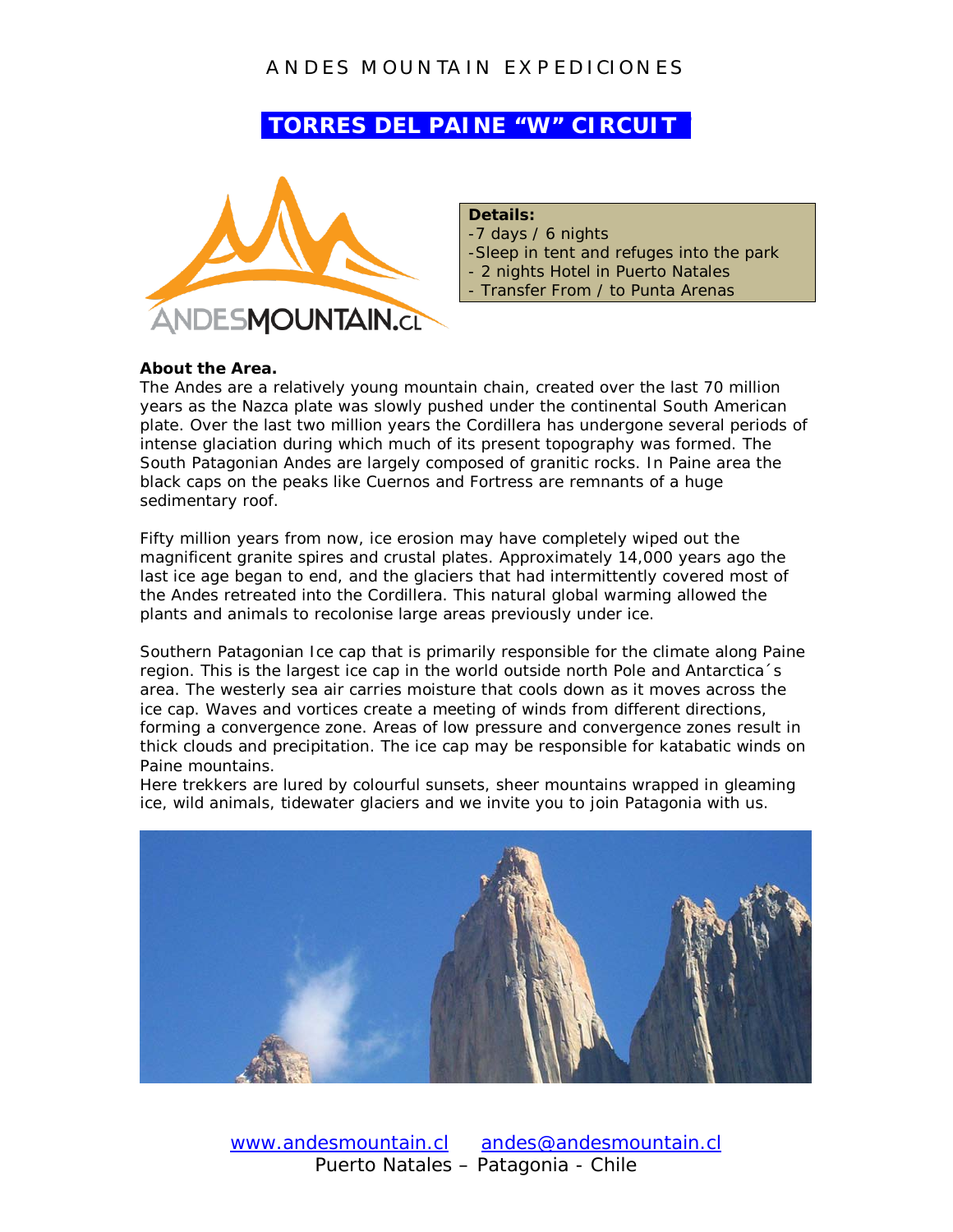#### **Your trip.**

Our trip starts in Punta Arenas (Chile) where our guide awaits you at the Ibañez airport or at Punta Arenas town. After pick you up, we will drive to Puerto Natales, 260 km north. Here you will be accommodating in our hotel. We will have a briefing with our guide, who will talk about all aspects of this trip, such as clothes, weather, the path, food at the camps and refuges, trail food, drinkable water, porters, tents, transportation, park environment and of course you can ask all questions that you need to clarify.

Also, at the Hotel, our guide will check your personal trekking equipment according to our equipment list (see below) in order to suggest you if you need to add some material or garment at your trekking equipment.

In Puerto Natales, you can leave all not necessary gear for the trekking. Leave a bag with us and we will storage it safely.

About our meals during the trek, these are varied and well chosen. Fresh and delicious food is always available in our trips. Vegetables, fruit, meet, chicken and even fish are among our menu, as well as pastas, rice, potatoes rich in carbohydrates. Wine, coke, beer, biscuits, cheese, crackers and everything we need to make our trip pleasant.

#### **Trek.**

This itinerary has five days trek into the Torres del Paine Park. During these days you need to use a back pack size with enough room, just for carry your clothes, sleeping bag, pad and trail food. Trail food, will be providing each day for our guide. Common equipment such as tents, stoves, pots, food will be transferred by porters from camp to camp.

All tents will be assembled by our porters and guide (except for days in refuges). In some camps, and depending of size group, we also set up a dining tent with tables and chairs and kitchen and all meals will be prepare for us.

About trekking, every day we will walk an average of 6 hours a day, and we expect several up and down hills along the trek.

Torres del Paine Park does not have high altitude trails. Maximum altitude expected is about 900m (2,950ft). above sea



*About weather*, the main characteristic of this place is the fast change that can suffer the climate conditions. Any combination can be possible between the wind, sun, rain and snow in a single day.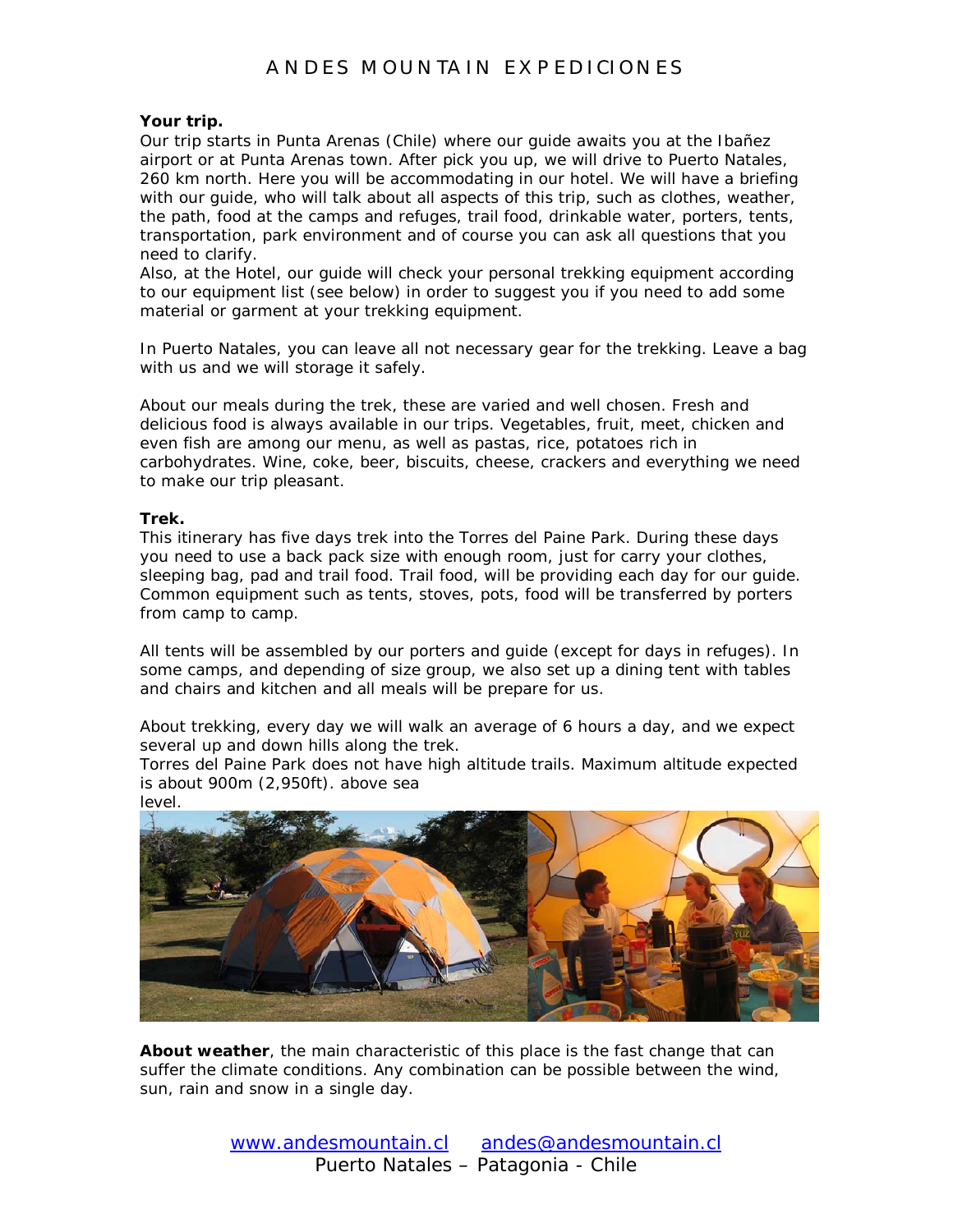Patagonia and specially Torres del Paine does not have a determined climate, are rather unstable, mainly in the proximity to the South Ice Field, places that registers the lowest temperatures and register a more intense rainfall. This also can be in snow type. However the Pampa sector located at east side of the park (dry zone) register less rainfall and low humidity conditions. Temperatures also feel higher, reaching also 20°C. in some sunny days.

| <b>MONTH</b>  | Oct-Dic        |               | Ene-Marzo   Abril-Junio   Julio-Sep |          |
|---------------|----------------|---------------|-------------------------------------|----------|
| <b>Season</b> | <b>Spring</b>  | Summer        | Fall                                | Winter   |
| Temp. Max.    | $18^{\circ}$ C | 21°C          | <b>1190</b>                         | 7°C      |
| Temp. Min.    | $1^{\circ}$ C  | $4^{\circ}$ C | n°C.                                | $-3$ °C. |

Our equipment and clothing must be adapted for these circumstances, we must have special care with the selection of the clothes that we will use, which as main norm must suitably support to rain and the wind, be sufficiently comfortable during warm days and be lightweight when you will put it into your back pack. We must be prepared to have in one day a four season climate.

*About walk distances*, we will walk average of 6 hours a day, and we expect several up and down hills along the trek. Our longer up hill is on day 2, when we go up at Torres lookout.

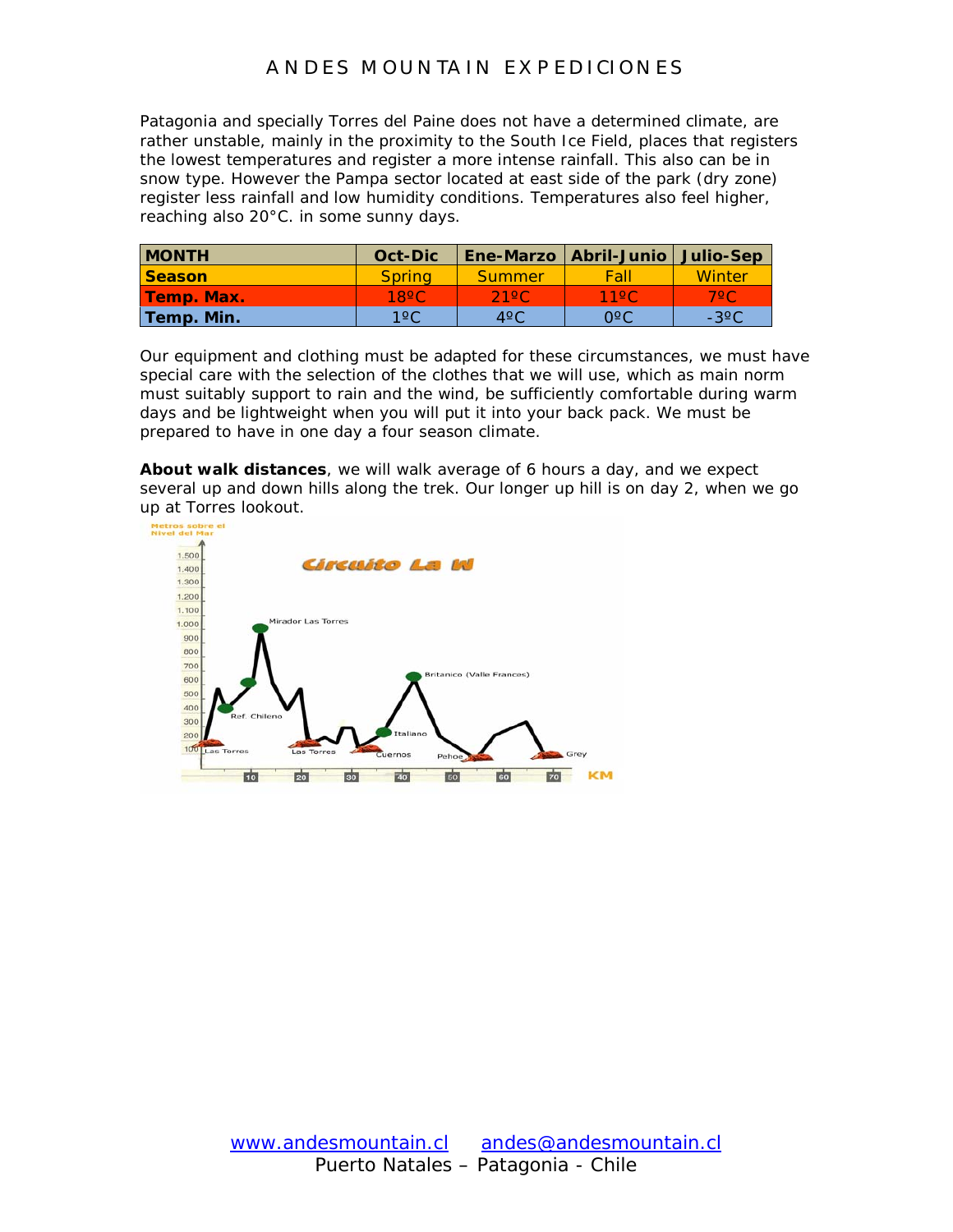

**Torres del Paine W Circuit map.**

#### **PROGRAM**

#### **Day 1: Punta Arenas - Puerto Natales.**

Arrival at Punta Arenas, Chile. Our guide will await you at Punta Arenas airport or pick you up in Punta Arenas city. Terrestrial transfer to Puerto Natales in private vehicle (\*), 260km in three-hour drive through the Patagonian pampa. Lodging in Puerto Natales. Briefing with our trekking guide to discuss all details of our trip program. Dinner not included. In Puerto Natales there are several restaurants with all kind of Chilean and international menus.

Book any flight that arrives before 20:00pm at Punta Arenas airport (Chile). If you comes from El Calafate (Argentina), there are regular buses every day morning to Puerto Natales. Take a bus in our day 1 of our itinerary.

For more information about flights: [www.lan.com,](http://www.lan.com/) Check price in this site. If you need, we can buy and include your flight from Santiago to Punta Arenas.

#### **Day 2: Torres del Paine.**

Breakfast in the morning. Leave at the hotel all not necessary gear for our trekking days. Leave in the morning (8:30am) in our private vehicle in direction to Torres del Paine National Park. This takes 2 hours driving north and takes Laguna Amarga entrance. Right before entering the Park, we will have excellent view and a great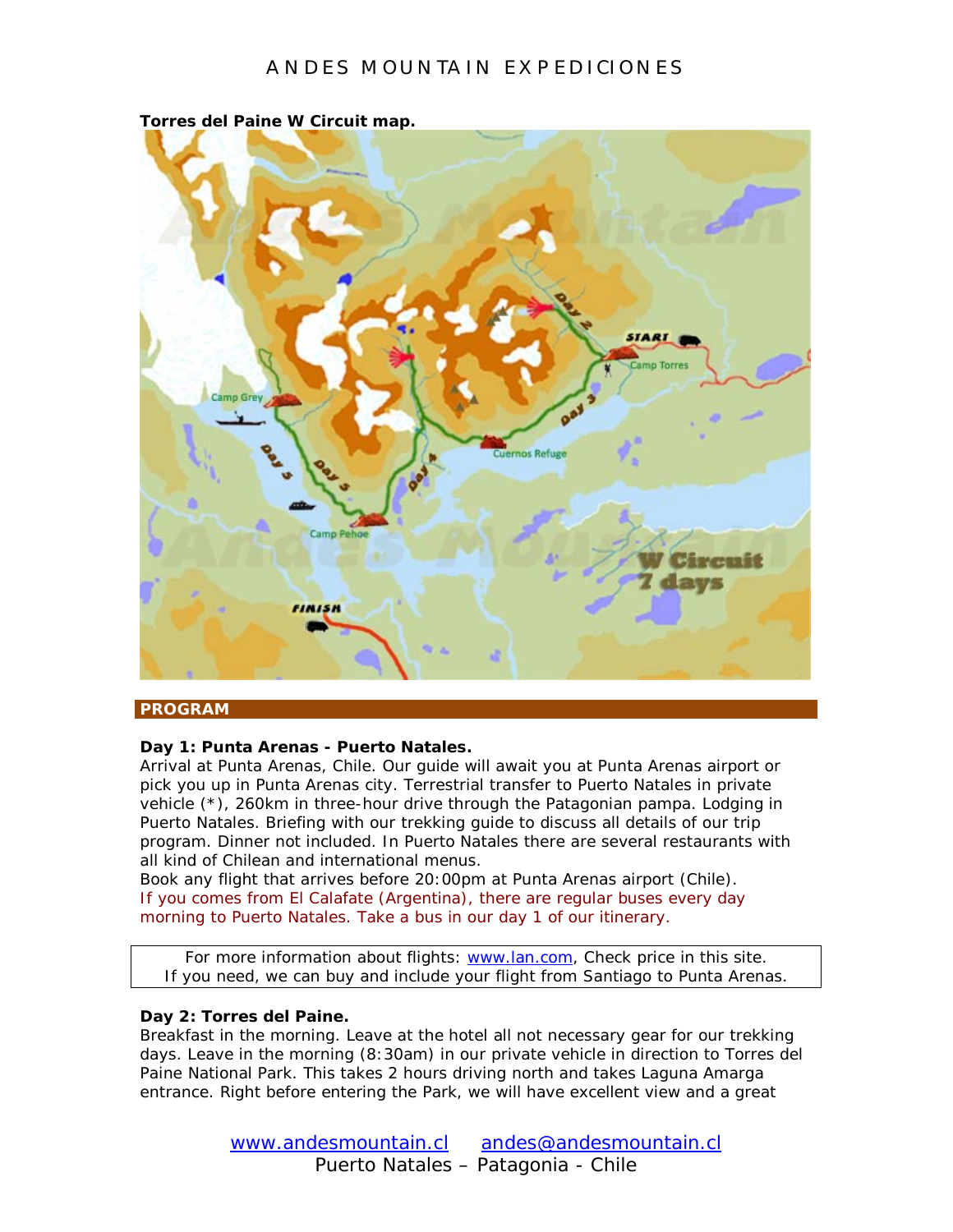picture taking opportunities of Paine wild life such as guanacos, grey foxes, Chilean flamencos, Condor and black-necked swans.

Arrival at camp Las Torres. Here, we leave most of our gear and tents. Start our hike with a day pack through Ascencio valley by the footpath into Lenga trees towards Torres del Paine lookout, one of the most spectacular views of the Park (4 hours). From here we can view the three granite pinnacles towering above a green, cirquebound lake in a deep, narrow valley. The scene is one of the intense past glaciations. Return to Torres camp (Tent). Hot shower available. Snack and dinner. **Note:** During all our expedition it is including the breakfast, one trail food during the long walks and dinner.



#### **Day 3: Cuernos Camp.**

Leave our camp at the morning. Trek towards Cuernos refuge, that offers a superb view of "Cuernos del Paine" one the most spectacular and icon of this Park. From the refuge, we can observe a wide and big rock wall in front of us. Take your binoculars to observe the Condor´s flight and nest well protected from the depredators by the cliff. Trek from Las Torres to Cuernos takes around 5-6 hours. This path crosses rocky zones, several creeks and forest along the Paine massif and Nordeskjold Lake. Lodging in Cuernos (Refuge). Hot shower available. Dinner.

#### **Day 4: French Valley - Pehoé Camp.**

Breakfast in the refuge. 8:30am, we leave Cuernos, towards French Valley. After walking along of Lago Nordenskjold for an hour, we will arrive at the French Valley entrance. This is a impressive valley that is surrounded by scarped mountains like Paine Grande, Horns, Sword, Mask, Catedral and others magnificent peaks. We will contemplate this mountain circus from the lookout. back to continue through the path that goes to Pehoe camp, where we will find our camping place. (Tent). Hot shower available. Snack and dinner.

#### **Day 5: Pehoé Camp – Grey Camp.**

Today we will initiate one of the most beautiful passages of this excursion. 8:30 breakfast. This path between Pehoe and Grey takes about four hours trek, with a beautiful views of Lake Grey along the trail. Also, we will views of enormous Grey Glacier coming down of the southern ice sheet. Arrival at Camp Grey. (Tent). Hot shower available. Snack and dinner.

#### **Day 6: Grey Camp - Los Guardas (Grey lookout) - Puerto Natales.**

Breakfast in the morning. Trekking to Los Guardas lookout (1,5 hours) a place where we can contemplate the wide and long Grey Glacier. Back to Grey camp and take the boat to sail through the Grey lake to the opposite side. Here our private vehicle will transfer us back to Puerto Natales taking a alternative dirt road. Arrival at the Hotel by 17:00. Dinner not included.

#### **Day 7: Puerto Natales – Punta Arenas.**

Breakfast in our hotel. We will coordinate a ground transfer to Punta Arenas Airport (\*) according your flight departure time. We recommend to book any flight starting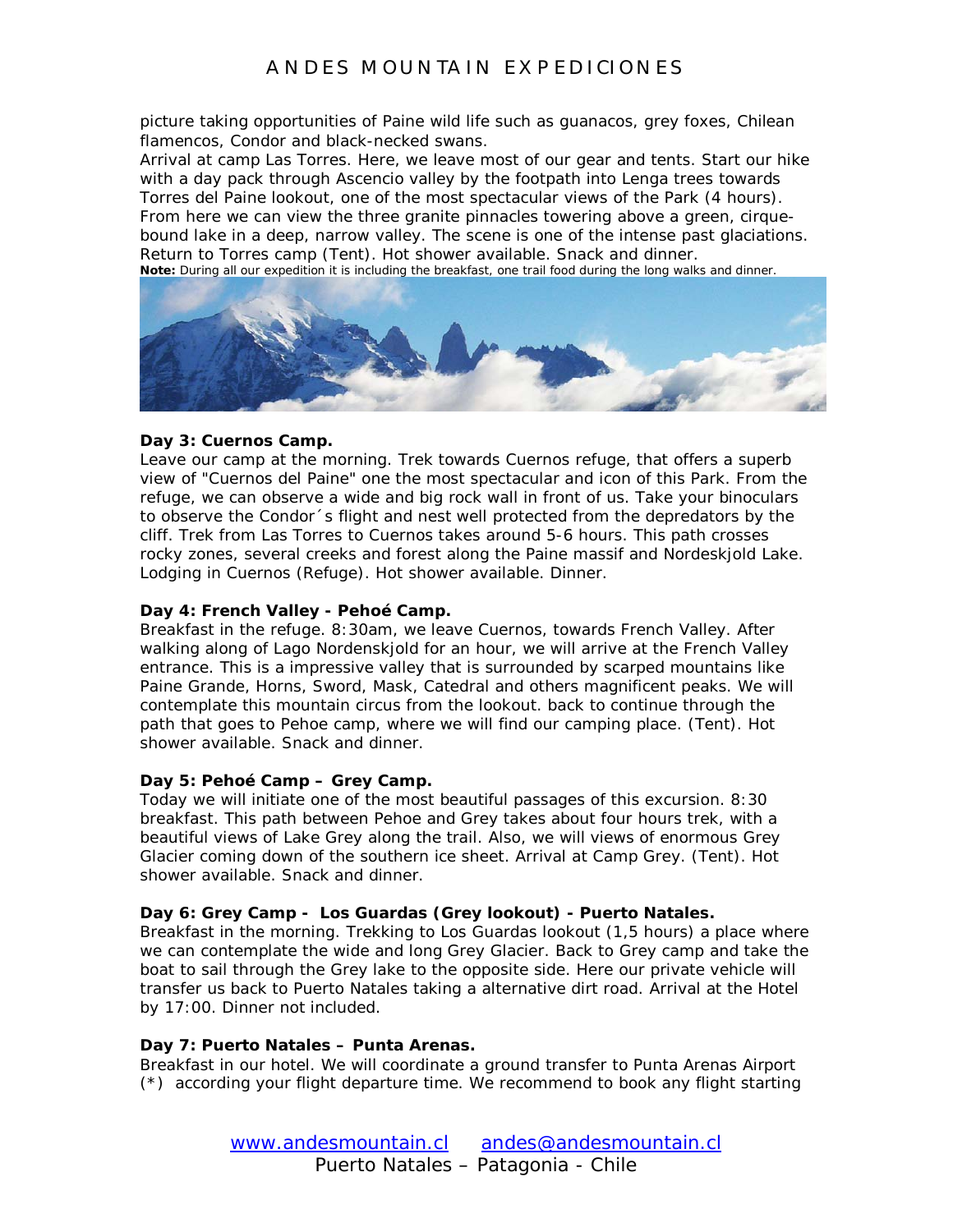from 12:00pm. If your flight is very early morning, we can schedule last hotel night in Punta Arenas, instead Puerto Natales.



#### **Service includes:**

- · Trekking Guide
- · Two hotel nights in Puerto Natales, with breakfast (Double room) Single supplement USD\$ 90.-
- · One nights of lodging in refuge in Torres del Paine
- · Three nights of camping in Torres del Paine (tent)
- · Private ground transportation. (\*) if you are traveling alone from Punta Arenas -
- Puerto Natales Punta Arenas, this section transfer could be in regular bus.
- · Torres del Paine entrance fee

. Fee for Sailing on Pehoe lake or Gray Lake (this depend of availabilities and can make changes in this program depending of weather)

- · All meals during the trek (Breakfast, box lunch, dinner)
- · Radio communication UHF, VHF and Satellite phone
- · First aid kit
- · Mountain tents
- · Cooking gear
- · Dinner tent with tables and chairs in AM camps
- · Porters for carry camping gear and food.

#### **Service does not include:**

- · Flight to Santiago and internal flight to Punta Arenas, Chile
- · All personal trekking equipment
- · Accident and rescue insurance
- · Cash for extra expenses
- · Sleeping bag and mattress (available for rent)
- · Dinner in Puerto Natales
- · Extra meals during the day treks
- · Personal porter for all trip, to carry personal belongings (15 kg per porter maximum), USD\$ 390 for 3 days.